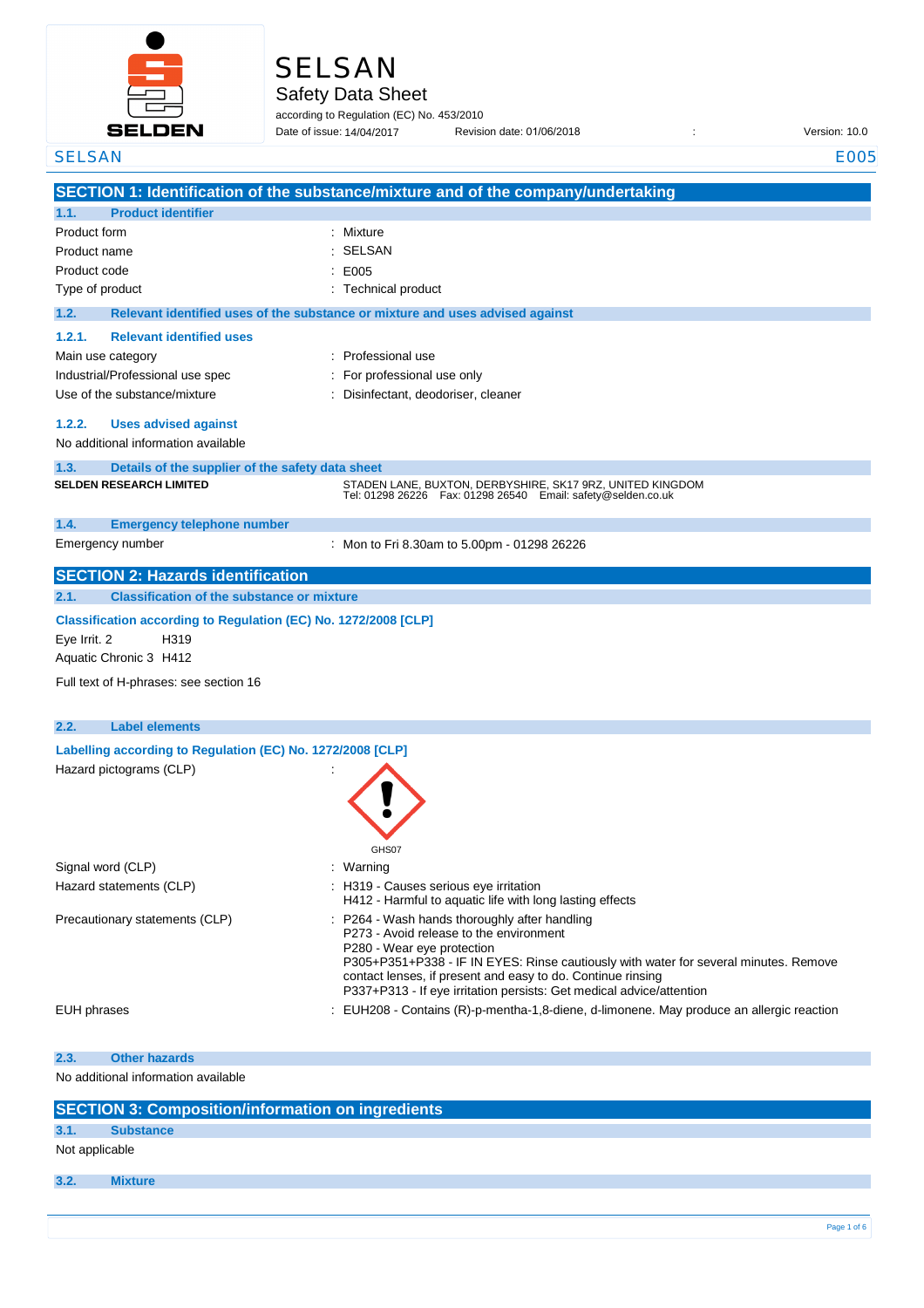## Safety Data Sheet

according to Regulation (EC) No. 453/2010

| <b>Name</b>                                                        | <b>Product identifier</b>                | $\frac{9}{6}$ | <b>Classification according to</b><br>Directive 67/548/EEC | <b>Classification according to</b><br><b>Regulation (EC) No.</b><br>1272/2008 [CLP] |
|--------------------------------------------------------------------|------------------------------------------|---------------|------------------------------------------------------------|-------------------------------------------------------------------------------------|
| Benzenesulphonic acid, mono-C10-14-<br>alkyl derivs., sodium salts | (CAS No) 85117-50-6<br>(EC no) 285-600-2 | $1 - 5$       | Xn; R22<br>Xi: R41<br>Xi: R38                              | Acute Tox. 4 (Oral), H302<br>Skin Irrit. 2. H315<br>Eye Dam. 1, H318                |

#### Full text of R- and H-phrases: see section 16

|                                                                       | <b>SECTION 4: First aid measures</b>                                |                                                                                                                                                                                               |
|-----------------------------------------------------------------------|---------------------------------------------------------------------|-----------------------------------------------------------------------------------------------------------------------------------------------------------------------------------------------|
| 4.1.                                                                  | <b>Description of first aid measures</b>                            |                                                                                                                                                                                               |
|                                                                       | First-aid measures general                                          | : Get medical advice/attention if you feel unwell.                                                                                                                                            |
|                                                                       | First-aid measures after inhalation                                 | : Remove person to fresh air and keep comfortable for breathing.                                                                                                                              |
|                                                                       | First-aid measures after skin contact                               | : Wash with plenty of soap and water.                                                                                                                                                         |
|                                                                       | First-aid measures after eye contact                                | IF IN EYES: Rinse cautiously with water for several minutes. Remove contact lenses, if present<br>and easy to do. Continue rinsing. If eye irritation persists: Get medical advice/attention. |
|                                                                       | First-aid measures after ingestion                                  | Give nothing or a little water to drink. Get medical advice/attention if you feel unwell.                                                                                                     |
| 4.2.                                                                  | Most important symptoms and effects, both acute and delayed         |                                                                                                                                                                                               |
|                                                                       | Symptoms/injuries after inhalation                                  | : May cause respiratory irritation.                                                                                                                                                           |
|                                                                       | Symptoms/injuries after skin contact                                | : Repeated exposure may cause skin dryness or cracking.                                                                                                                                       |
|                                                                       | Symptoms/injuries after eye contact                                 | : Causes eye irritation.                                                                                                                                                                      |
|                                                                       | Symptoms/injuries after ingestion                                   | : May cause a light irritation of the linings of the mouth, throat, and gastrointestinal tract.                                                                                               |
| 4.3.                                                                  |                                                                     | Indication of any immediate medical attention and special treatment needed                                                                                                                    |
|                                                                       | Treat symptomatically.                                              |                                                                                                                                                                                               |
|                                                                       | <b>SECTION 5: Firefighting measures</b>                             |                                                                                                                                                                                               |
| 5.1.                                                                  | <b>Extinguishing media</b>                                          |                                                                                                                                                                                               |
|                                                                       | Suitable extinguishing media                                        | : Carbon dioxide. Dry powder. Foam.                                                                                                                                                           |
| 5.2.                                                                  | Special hazards arising from the substance or mixture               |                                                                                                                                                                                               |
|                                                                       | No additional information available                                 |                                                                                                                                                                                               |
| 5.3.                                                                  | <b>Advice for firefighters</b>                                      |                                                                                                                                                                                               |
|                                                                       | No additional information available                                 |                                                                                                                                                                                               |
|                                                                       | <b>SECTION 6: Accidental release measures</b>                       |                                                                                                                                                                                               |
| 6.1.                                                                  | Personal precautions, protective equipment and emergency procedures |                                                                                                                                                                                               |
| 6.1.1.                                                                | For non-emergency personnel                                         |                                                                                                                                                                                               |
|                                                                       | <b>Emergency procedures</b>                                         | : Evacuate unnecessary personnel.                                                                                                                                                             |
| 6.1.2.                                                                | For emergency responders                                            |                                                                                                                                                                                               |
|                                                                       | Protective equipment                                                | : Use personal protective equipment as required.                                                                                                                                              |
| 6.2.                                                                  | <b>Environmental precautions</b>                                    |                                                                                                                                                                                               |
|                                                                       | Avoid release to the environment.                                   |                                                                                                                                                                                               |
| 6.3.                                                                  | Methods and material for containment and cleaning up                |                                                                                                                                                                                               |
| For containment                                                       |                                                                     | : Collect spillage.                                                                                                                                                                           |
|                                                                       | Methods for cleaning up                                             | : Soak up spills with inert solids, such as clay or diatomaceous earth as soon as possible.                                                                                                   |
| 6.4.                                                                  | <b>Reference to other sections</b>                                  |                                                                                                                                                                                               |
|                                                                       |                                                                     | For further information refer to section 8: "Exposure controls/personal protection". For further information refer to section 13.                                                             |
|                                                                       | <b>SECTION 7: Handling and storage</b>                              |                                                                                                                                                                                               |
| 7.1.                                                                  | <b>Precautions for safe handling</b>                                |                                                                                                                                                                                               |
|                                                                       | Precautions for safe handling                                       | : Avoid contact with eyes.                                                                                                                                                                    |
|                                                                       | Hygiene measures                                                    | : Do not eat, drink or smoke when using this product.                                                                                                                                         |
| 7.2.                                                                  | Conditions for safe storage, including any incompatibilities        |                                                                                                                                                                                               |
|                                                                       | Technical measures                                                  | : Does not require any specific or particular technical measures.                                                                                                                             |
| Storage conditions<br>Keep container closed when not in use.          |                                                                     |                                                                                                                                                                                               |
| Incompatible products<br>Oxidizing agent. Strong acids. Strong bases. |                                                                     |                                                                                                                                                                                               |
|                                                                       | Special rules on packaging                                          | : Keep only in original container.                                                                                                                                                            |
| 7.3.                                                                  | <b>Specific end use(s)</b>                                          |                                                                                                                                                                                               |
|                                                                       | No additional information available                                 |                                                                                                                                                                                               |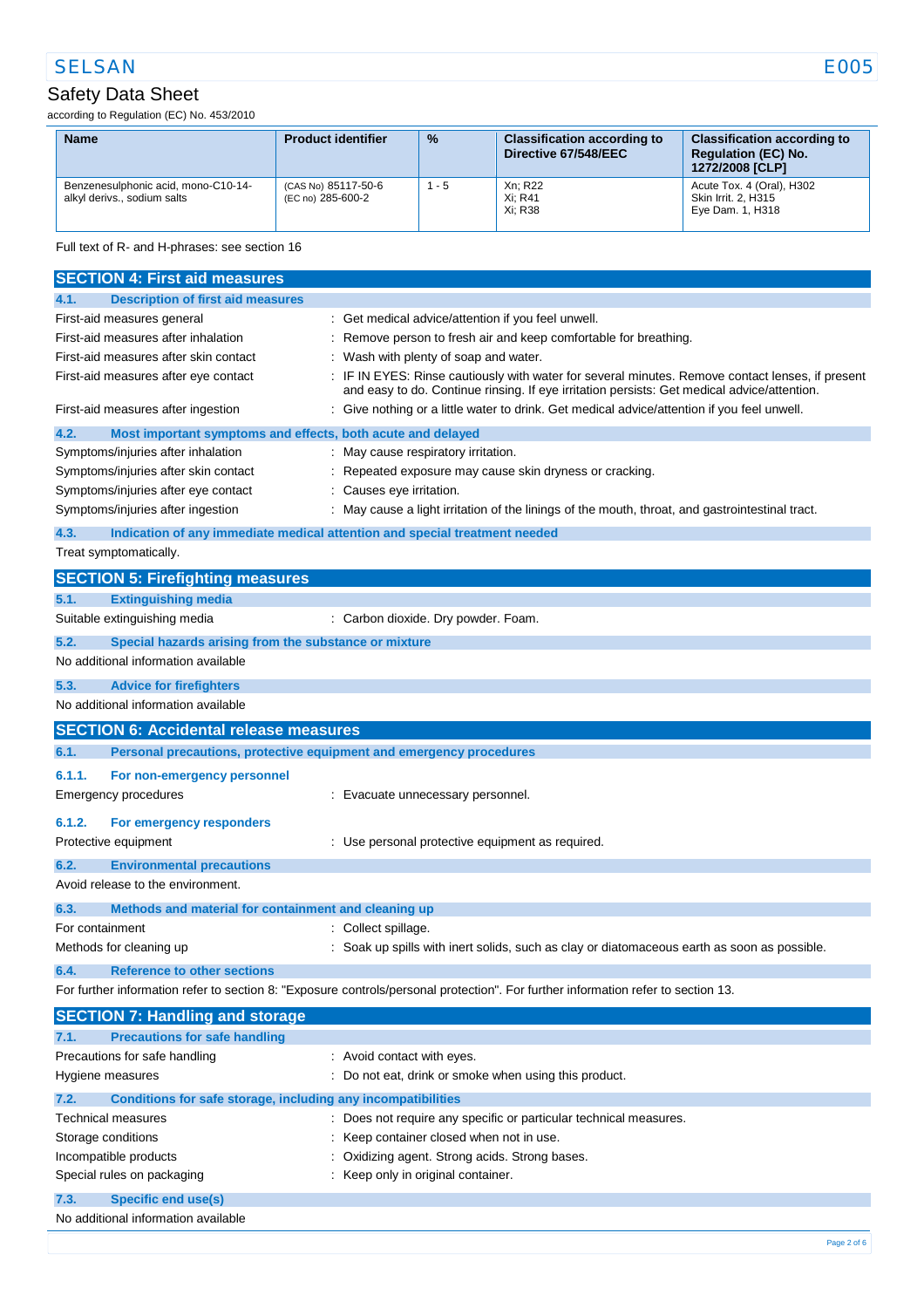## Safety Data Sheet

according to Regulation (EC) No. 453/2010

## **SECTION 8: Exposure controls/personal protection**

**8.1. Control parameters**

No additional information available

| 8.2.            | <b>Exposure controls</b>          |                                                        |
|-----------------|-----------------------------------|--------------------------------------------------------|
|                 | Materials for protective clothing | : Not required for normal conditions of use            |
| Hand protection |                                   | : In case of repeated or prolonged contact wear gloves |
| Eye protection  |                                   | : Safety glasses                                       |
|                 | Skin and body protection          | : Not required for normal conditions of use            |
|                 | Respiratory protection            | : Not required for normal conditions of use            |
|                 |                                   |                                                        |



| <b>SECTION 9: Physical and chemical properties</b>            |                   |
|---------------------------------------------------------------|-------------------|
| Information on basic physical and chemical properties<br>9.1. |                   |
| Physical state                                                | Liquid            |
| Appearance                                                    | Mobile liquid.    |
| Colour                                                        | pink.             |
| Odour                                                         | sharp.            |
| Odour threshold                                               | No data available |
| рH                                                            | 8                 |
| Relative evaporation rate (butylacetate=1)                    | No data available |
| Melting point                                                 | No data available |
| Freezing point                                                | No data available |
| Boiling point                                                 | No data available |
| Flash point                                                   | No data available |
| Auto-ignition temperature                                     | No data available |
| Decomposition temperature                                     | No data available |
| Flammability (solid, gas)                                     | No data available |
| Vapour pressure                                               | No data available |
| Relative vapour density at 20 °C                              | No data available |
| Relative density                                              | 0.99              |
| Solubility                                                    | No data available |
| Log Pow                                                       | No data available |
| Viscosity, kinematic                                          | No data available |
| Viscosity, dynamic                                            | No data available |
| <b>Explosive properties</b>                                   | No data available |
| Oxidising properties                                          | No data available |
| <b>Explosive limits</b>                                       | No data available |
|                                                               |                   |

#### **9.2. Other information**

No additional information available

|                                     | <b>SECTION 10: Stability and reactivity</b> |  |  |
|-------------------------------------|---------------------------------------------|--|--|
| 10.1.                               | <b>Reactivity</b>                           |  |  |
|                                     | No additional information available         |  |  |
| 10.2.                               | <b>Chemical stability</b>                   |  |  |
| Stable under normal conditions.     |                                             |  |  |
| 10.3.                               | <b>Possibility of hazardous reactions</b>   |  |  |
| No additional information available |                                             |  |  |
| 10.4.                               | <b>Conditions to avoid</b>                  |  |  |
| No additional information available |                                             |  |  |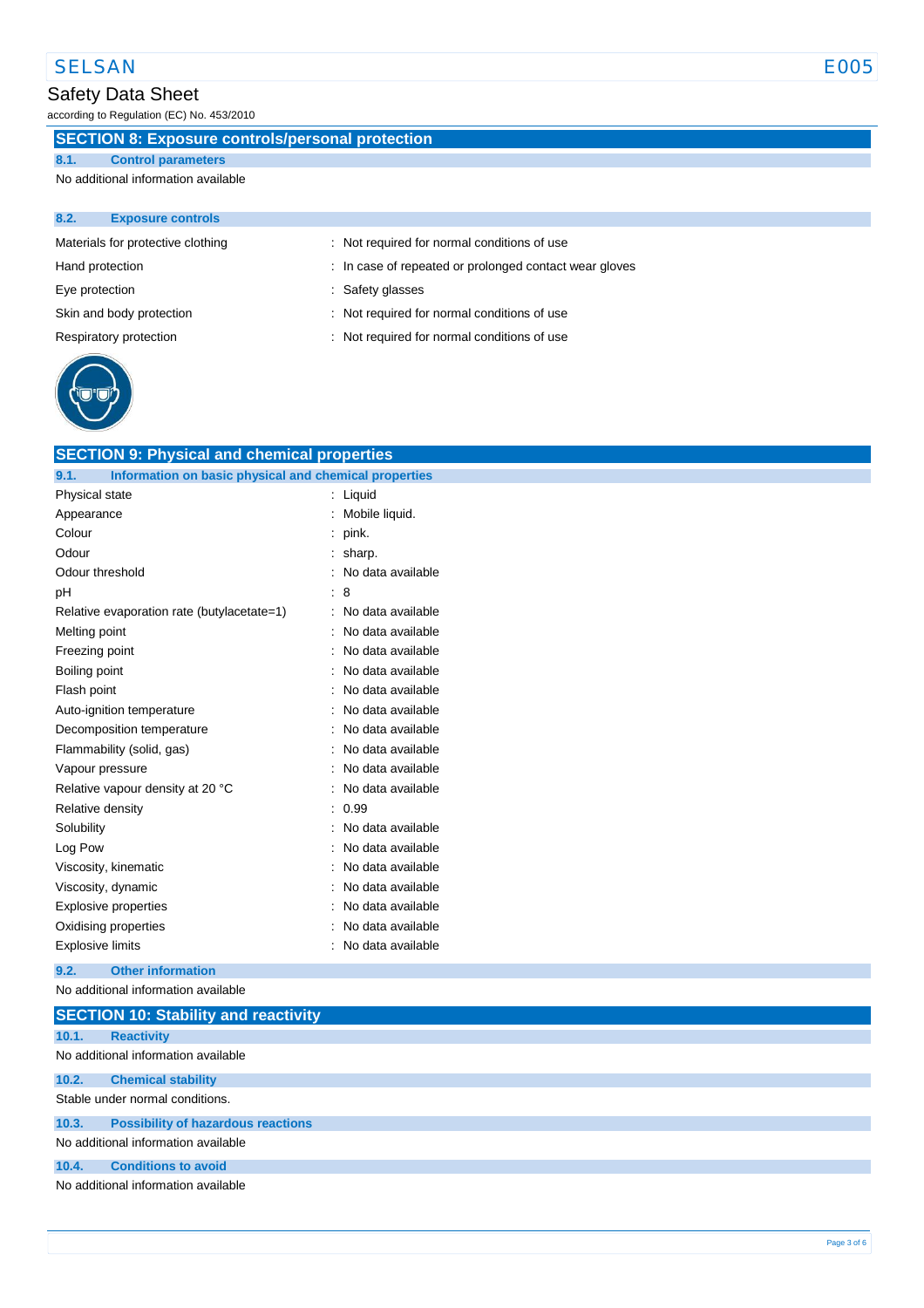#### SELSAN E005

## Safety Data Sheet

according to Regulation (EC) No. 453/2010

### **10.5. Incompatible materials**

#### No additional information available

#### **10.6. Hazardous decomposition products**

No additional information available

| <b>SECTION 11: Toxicological information</b>                    |                                         |  |  |
|-----------------------------------------------------------------|-----------------------------------------|--|--|
| 11.1.<br><b>Information on toxicological effects</b>            |                                         |  |  |
| Acute toxicity                                                  | : Not classified                        |  |  |
| Skin corrosion/irritation                                       | Not classified<br>pH: 8                 |  |  |
| Serious eye damage/irritation                                   | Causes serious eye irritation.<br>pH: 8 |  |  |
| Respiratory or skin sensitisation                               | Not classified                          |  |  |
| Germ cell mutagenicity                                          | Not classified                          |  |  |
| Carcinogenicity                                                 | Not classified                          |  |  |
| Reproductive toxicity                                           | Not classified                          |  |  |
| Specific target organ toxicity (single exposure)                | Not classified                          |  |  |
| Specific target organ toxicity (repeated<br>exposure)           | Not classified                          |  |  |
| Aspiration hazard                                               | : Not classified                        |  |  |
| <b>SECTION 12: Ecological information</b>                       |                                         |  |  |
|                                                                 |                                         |  |  |
| 12.1.<br><b>Toxicity</b><br>No additional information available |                                         |  |  |
|                                                                 |                                         |  |  |
| 12.2.<br><b>Persistence and degradability</b>                   |                                         |  |  |
| No additional information available                             |                                         |  |  |
| 12.3.<br><b>Bioaccumulative potential</b>                       |                                         |  |  |
| No additional information available                             |                                         |  |  |
| 12.4.<br><b>Mobility in soil</b>                                |                                         |  |  |
| No additional information available                             |                                         |  |  |
| 12.5.<br><b>Results of PBT and vPvB assessment</b>              |                                         |  |  |
| No additional information available                             |                                         |  |  |
| <b>Other adverse effects</b><br>12.6.                           |                                         |  |  |
| No additional information available                             |                                         |  |  |
| <b>SECTION 13: Disposal considerations</b>                      |                                         |  |  |
| <b>Waste treatment methods</b><br>13.1.                         |                                         |  |  |
| No additional information available                             |                                         |  |  |
| <b>SECTION 14: Transport information</b>                        |                                         |  |  |
| In accordance with ADR / RID / IMDG / IATA / ADN                |                                         |  |  |
| 14.1.<br><b>UN number</b>                                       |                                         |  |  |
| Not regulated for transport                                     |                                         |  |  |
| <b>UN proper shipping name</b><br>14.2.                         |                                         |  |  |
| Proper Shipping Name (ADR)                                      | : Not applicable                        |  |  |
| Proper Shipping Name (IMDG)                                     | Not applicable                          |  |  |
| Proper Shipping Name (IATA)                                     | : Not applicable                        |  |  |
| 14.3.<br><b>Transport hazard class(es)</b>                      |                                         |  |  |
| <b>ADR</b>                                                      |                                         |  |  |

#### **IMDG**

Transport hazard class(es) (IMDG) : Not applicable

#### **IATA**

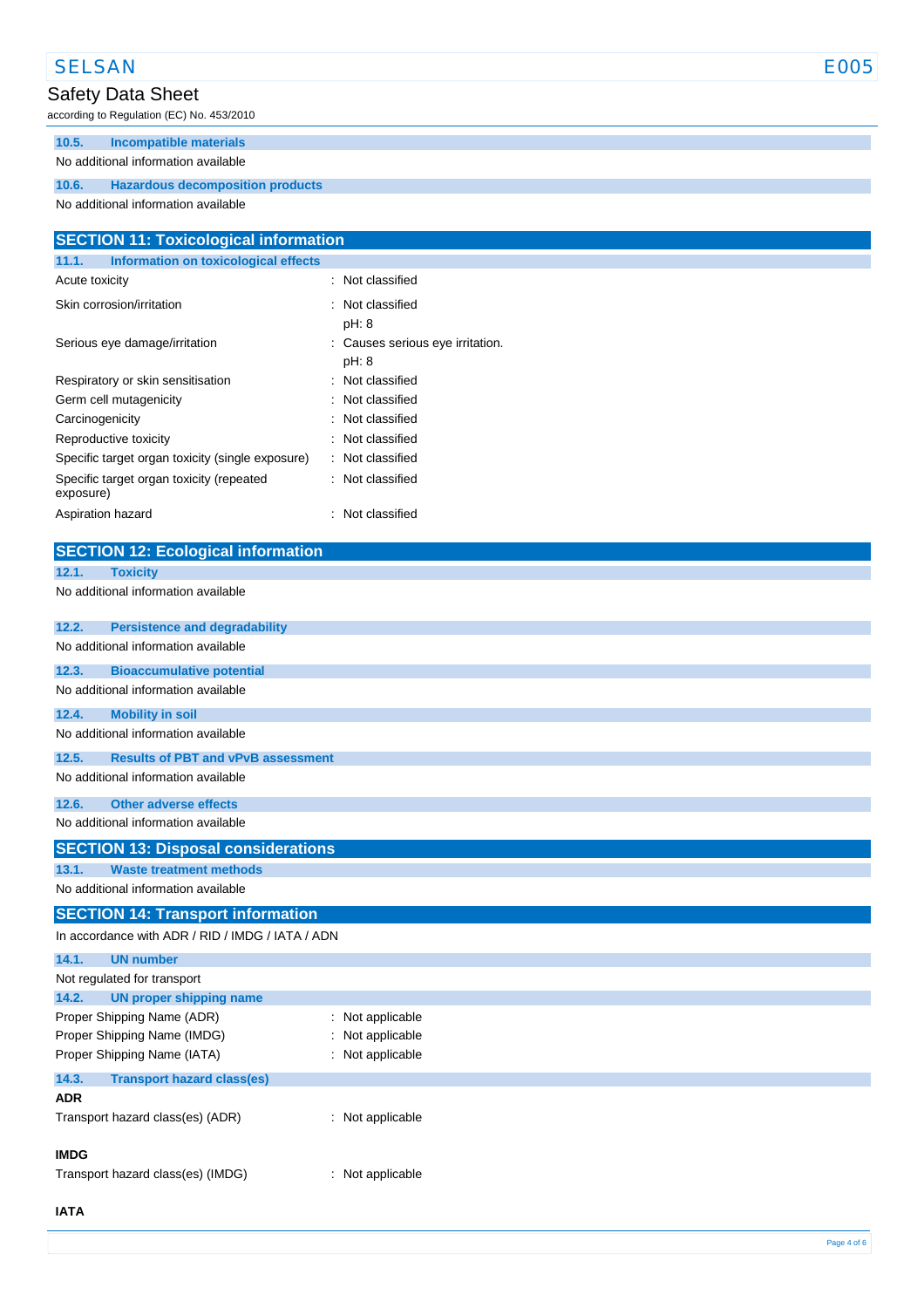| <b>SELSAN</b>                                                                     |                                                                                                  | <b>E005</b> |  |
|-----------------------------------------------------------------------------------|--------------------------------------------------------------------------------------------------|-------------|--|
| Safety Data Sheet                                                                 |                                                                                                  |             |  |
| according to Regulation (EC) No. 453/2010                                         |                                                                                                  |             |  |
| Transport hazard class(es) (IATA)                                                 | : Not applicable                                                                                 |             |  |
| 14.4.<br><b>Packing group</b>                                                     |                                                                                                  |             |  |
| Packing group (ADR)                                                               | : Not applicable                                                                                 |             |  |
| Packing group (IMDG)                                                              | Not applicable                                                                                   |             |  |
| Packing group (IATA)                                                              | Not applicable                                                                                   |             |  |
| 14.5.<br><b>Environmental hazards</b>                                             |                                                                                                  |             |  |
| Dangerous for the environment                                                     | $\therefore$ No                                                                                  |             |  |
| Marine pollutant                                                                  | No                                                                                               |             |  |
| Other information                                                                 | No supplementary information available                                                           |             |  |
|                                                                                   |                                                                                                  |             |  |
| 14.6.<br><b>Special precautions for user</b>                                      |                                                                                                  |             |  |
| - Overland transport                                                              |                                                                                                  |             |  |
| No data available                                                                 |                                                                                                  |             |  |
| - Transport by sea                                                                |                                                                                                  |             |  |
| No data available                                                                 |                                                                                                  |             |  |
| - Air transport                                                                   |                                                                                                  |             |  |
| No data available                                                                 |                                                                                                  |             |  |
| 14.7.<br>Transport in bulk according to Annex II of MARPOL 73/78 and the IBC Code |                                                                                                  |             |  |
| Not applicable                                                                    |                                                                                                  |             |  |
| <b>SECTION 15: Regulatory information</b>                                         |                                                                                                  |             |  |
| 15.1.                                                                             | Safety, health and environmental regulations/legislation specific for the substance or mixture   |             |  |
| 15.1.1.<br><b>EU-Regulations</b>                                                  |                                                                                                  |             |  |
| Contains no substances with Annex XVII restrictions                               |                                                                                                  |             |  |
| Contains no substance on the REACH candidate list                                 |                                                                                                  |             |  |
| Contains no REACH Annex XIV substances                                            |                                                                                                  |             |  |
|                                                                                   |                                                                                                  |             |  |
| 15.1.2.<br><b>National regulations</b>                                            |                                                                                                  |             |  |
| Germany                                                                           |                                                                                                  |             |  |
| VwVwS Annex reference                                                             | : Water hazard class (WGK) 2, hazardous to water (Classification according to VwVwS, Annex<br>4) |             |  |
| 12th Ordinance Implementing the Federal                                           | Is not subject of the 12. BlmSchV (Hazardous Incident Ordinance)                                 |             |  |

Immission Control Act - 12.BImSchV

No additional information available

#### **SECTION 16: Other information**

#### Full text of R-, H- and EUH-phrases:

| Acute Tox. 4 (Oral) | Acute toxicity (oral), Category 4                                 |
|---------------------|-------------------------------------------------------------------|
| Aquatic Chronic 3   | Hazardous to the aquatic environment - Chronic Hazard, Category 3 |
| Eye Dam. 1          | Serious eye damage/eye irritation, Category 1                     |
| Eye Irrit. 2        | Serious eye damage/eye irritation, Category 2                     |
| Skin Irrit. 2       | Skin corrosion/irritation, Category 2                             |
| H302                | Harmful if swallowed                                              |
| H315                | Causes skin irritation                                            |
| H318                | Causes serious eye damage                                         |
| H319                | Causes serious eye irritation                                     |
| H412                | Harmful to aquatic life with long lasting effects                 |
| <b>EUH208</b>       | Contains . May produce an allergic reaction                       |